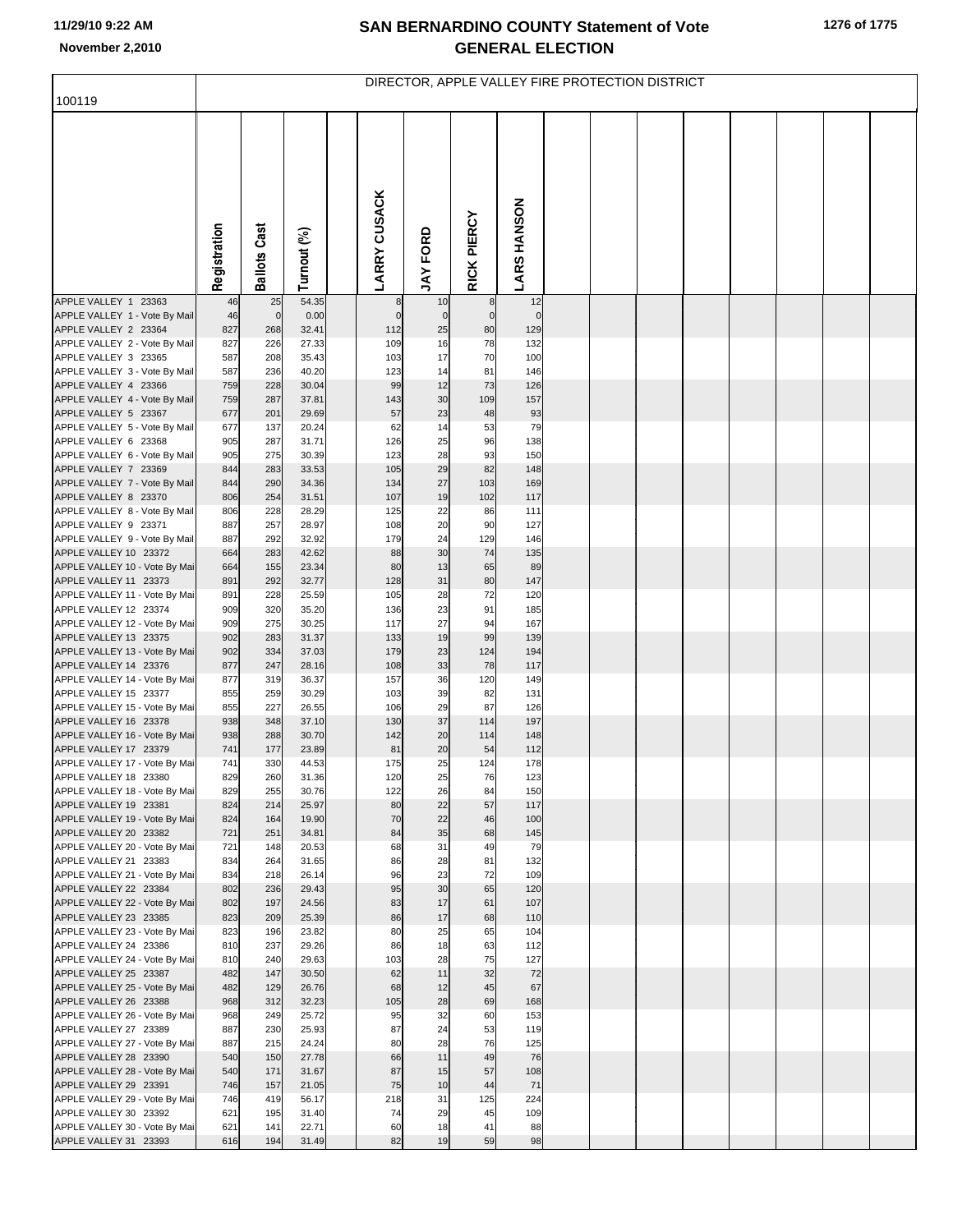## **SAN BERNARDINO COUNTY Statement of Vote November 2,2010 GENERAL ELECTION**

|                                                           | DIRECTOR, APPLE VALLEY FIRE PROTECTION DISTRICT |                     |                |  |                         |                             |                   |                      |  |  |  |                                                      |  |           |  |
|-----------------------------------------------------------|-------------------------------------------------|---------------------|----------------|--|-------------------------|-----------------------------|-------------------|----------------------|--|--|--|------------------------------------------------------|--|-----------|--|
| 100119                                                    |                                                 |                     |                |  |                         |                             |                   |                      |  |  |  |                                                      |  |           |  |
|                                                           | Registration                                    | <b>Ballots Cast</b> | Turnout (%)    |  | <b>LARRY CUSACK</b>     | <b>JAY FORD</b>             | RICK PIERCY       | <b>LARS HANSON</b>   |  |  |  |                                                      |  |           |  |
| APPLE VALLEY 31 - Vote By Mai                             | 616                                             | 176                 | 28.57          |  | 86                      | 17                          | 64                | 103                  |  |  |  |                                                      |  |           |  |
| APPLE VALLEY 33 23394                                     | $\mathbf 0$                                     | $\mathbf 0$         | 0.00           |  | $\mathbf 0$             | $\mathbf 0$                 | $\mathbf 0$       | $\Omega$             |  |  |  |                                                      |  |           |  |
| APPLE VALLEY 33 - Vote By Mai<br>APPLE VALLEY 37 23397    | $\mathbf 0$<br>$\mathbf 0$                      | 0<br>0              | 0.00<br>0.00   |  | $\mathbf 0$<br>0        | $\mathbf 0$<br>0            | $\mathbf 0$<br>0  | $\mathcal{C}$<br>C   |  |  |  |                                                      |  |           |  |
| APPLE VALLEY 37 - Vote By Mai                             | $\mathbf 0$                                     | $\mathbf 0$         | 0.00           |  | $\mathbf 0$             | $\pmb{0}$                   | $\mathbf 0$       | $\mathbf 0$          |  |  |  |                                                      |  |           |  |
| APPLE VALLEY 39 23398                                     | 779                                             | 283                 | 36.33          |  | 125                     | 15                          | 96                | 117                  |  |  |  |                                                      |  |           |  |
| APPLE VALLEY 39 - Vote By Mai                             | 779                                             | 277                 | 35.56          |  | 145                     | 35                          | 126               | 143                  |  |  |  |                                                      |  |           |  |
| APPLE VALLEY 40 23399                                     | 811                                             | 225                 | 27.74          |  | 95                      | 27                          | 50                | 115                  |  |  |  |                                                      |  |           |  |
| APPLE VALLEY 40 - Vote By Mai                             | 811                                             | 183                 | 22.56          |  | 91                      | 17                          | 63                | 94                   |  |  |  |                                                      |  |           |  |
| APPLE VALLEY 41 23400<br>APPLE VALLEY 41 - Vote By Mai    | 798<br>798                                      | 223<br>196          | 27.94<br>24.56 |  | 92<br>103               | 31<br>17                    | 58<br>55          | 126<br>128           |  |  |  |                                                      |  |           |  |
| APPLE VALLEY 42 23401                                     | 647                                             | 239                 | 36.94          |  | 98                      | 21                          | 91                | 117                  |  |  |  |                                                      |  |           |  |
| APPLE VALLEY 42 - Vote By Mai                             | 647                                             | 232                 | 35.86          |  | 113                     | 17                          | 95                | 132                  |  |  |  |                                                      |  |           |  |
| APPLE VALLEY 43 23402                                     | 908                                             | 275                 | 30.29          |  | 110                     | 28                          | 110               | 151                  |  |  |  |                                                      |  |           |  |
| APPLE VALLEY 43 - Vote By Mai                             | 908                                             | 380                 | 41.85          |  | 205                     | 23                          | 171               | 192                  |  |  |  |                                                      |  |           |  |
| APPLE VALLEY 44 23403<br>APPLE VALLEY 44 - Vote By Mai    | 806<br>806                                      | 254<br>223          | 31.51<br>27.67 |  | 105<br>105              | 29<br>26                    | 78<br>66          | 145<br>124           |  |  |  |                                                      |  |           |  |
| APPLE VALLEY 45 23404                                     | 823                                             | 243                 | 29.53          |  | 114                     | 14                          | 92                | 130                  |  |  |  |                                                      |  |           |  |
| APPLE VALLEY 45 - Vote By Mai                             | 823                                             | 365                 | 44.35          |  | 175                     | 31                          | 166               | 195                  |  |  |  |                                                      |  |           |  |
| APPLE VALLEY 46 23405                                     | 711                                             | 155                 | 21.80          |  | 50                      | 10                          | 36                | 92                   |  |  |  |                                                      |  |           |  |
| APPLE VALLEY 46 - Vote By Mai                             | 711                                             | 300                 | 42.19          |  | 160                     | 11                          | 96                | 177                  |  |  |  |                                                      |  |           |  |
| APPLE VALLEY 47 23406<br>APPLE VALLEY 47 - Vote By Mai    | 750<br>750                                      | 191<br>157          | 25.47<br>20.93 |  | 82<br>78                | 23<br>21                    | 48<br>44          | 101<br>96            |  |  |  |                                                      |  |           |  |
| APPLE VALLEY 48 23407                                     | 776                                             | 267                 | 34.41          |  | 109                     | 35                          | 67                | 136                  |  |  |  |                                                      |  |           |  |
| APPLE VALLEY 48 - Vote By Mai                             | 776                                             | 163                 | 21.01          |  | 70                      | 19                          | 47                | 98                   |  |  |  |                                                      |  |           |  |
| APPLE VALLEY 49 23408                                     | 651                                             | 171                 | 26.27          |  | 89                      | 17                          | 51                | 94                   |  |  |  |                                                      |  |           |  |
| APPLE VALLEY 49 - Vote By Mai                             | 651                                             | 384                 | 58.99          |  | 223                     | 19                          | 119               | 209                  |  |  |  |                                                      |  |           |  |
| APPLE VALLEY 50 23409<br>APPLE VALLEY 50 - Vote By Mai    | 881<br>881                                      | 219<br>526          | 24.86<br>59.70 |  | 116<br>305              | 19<br>33                    | 62<br>163         | 112<br>276           |  |  |  |                                                      |  |           |  |
| APPLE VALLEY 52 23410                                     | 472                                             | 166                 | 35.17          |  | 86                      | 13                          | 54                | 94                   |  |  |  |                                                      |  |           |  |
| APPLE VALLEY 52 - Vote By Mai                             | 472                                             | 164                 | 34.75          |  | 83                      | 11                          | 53                | 99                   |  |  |  |                                                      |  |           |  |
| APPLE VALLEY EAST 1 23419                                 | 872                                             | 236                 | 27.06          |  | 92                      | 18                          | 75                | 114                  |  |  |  |                                                      |  |           |  |
| APPLE VALLEY EAST 1 - Vote B                              | 872<br>973                                      | 309<br>319          | 35.44<br>32.79 |  | 139<br>135              | 26<br>21                    | 94<br>65          | 159<br>171           |  |  |  |                                                      |  |           |  |
| APPLE VALLEY EAST 2 23420<br>APPLE VALLEY EAST 2 - Vote B | 973                                             | 278                 | 28.57          |  | 107                     | 24                          | 82                | 170                  |  |  |  |                                                      |  |           |  |
| APPLE VALLEY EAST 5 23421                                 | 316                                             | 133                 | 42.09          |  | 51                      | 8                           | 32                | 59                   |  |  |  |                                                      |  |           |  |
| APPLE VALLEY EAST 5 - Vote B                              | 316                                             | 60                  | 18.99          |  | 29                      | $\,6$                       | 13                | 37                   |  |  |  |                                                      |  |           |  |
| APPLE VALLEY EAST 6 23422                                 | 918                                             | 245                 | 26.69          |  | 93                      | 25                          | 59                | 124                  |  |  |  |                                                      |  |           |  |
| APPLE VALLEY EAST 6 - Vote B<br>APPLE VALLEY EAST 7 23423 | 918<br>$\mathbf 0$                              | 314<br>$\mathbf 0$  | 34.20<br>0.00  |  | 124<br>$\mathbf 0$      | 24<br>$\mathbf 0$           | 99<br>$\mathbf 0$ | 143<br>$\mathcal{C}$ |  |  |  |                                                      |  |           |  |
| APPLE VALLEY EAST 7 - Vote B                              | $\mathbf 0$                                     | $\mathbf 0$         | 0.00           |  | 0                       | 0                           | $\mathbf 0$       | $\mathbf 0$          |  |  |  |                                                      |  |           |  |
| APPLE VALLEY SOUTH 1 2342                                 | 477                                             | 204                 | 42.77          |  | 75                      | 23                          | 53                | 90                   |  |  |  |                                                      |  |           |  |
| APPLE VALLEY SOUTH 1 - Vote                               | 477                                             | 122                 | 25.58          |  | 50                      | 10                          | 36                | 58                   |  |  |  |                                                      |  |           |  |
| APPLE VALLEY SOUTH 4 2342                                 | 594                                             | 198                 | 33.33          |  | 77                      | 15                          | 46                | 81                   |  |  |  |                                                      |  |           |  |
| APPLE VALLEY SOUTH 4 - Vote<br>FAIRVIEW VALLEY 23417      | 594<br>0                                        | 199<br>0            | 33.50<br>0.00  |  | 84<br>C                 | 14<br>$\Omega$              | 59<br>$\mathbf 0$ | 99<br>$\mathcal{C}$  |  |  |  |                                                      |  |           |  |
| FAIRVIEW VALLEY - Vote By Ma                              | $\mathbf 0$                                     | 0                   | 0.00           |  | $\Omega$                | $\Omega$                    |                   | $\mathcal{C}$        |  |  |  |                                                      |  |           |  |
| HESPERIA 39 23902                                         | $\Omega$                                        |                     | 0.00           |  | C                       | O                           |                   |                      |  |  |  |                                                      |  |           |  |
| HESPERIA 39 - Vote By Mail                                | $\mathbf 0$                                     | $\Omega$            | 0.00           |  | $\Omega$                | $\Omega$                    | $\Omega$          | $\Omega$             |  |  |  |                                                      |  |           |  |
| HESPERIA 40 23903                                         | $\mathbf 0$                                     | $\Omega$            | 0.00           |  | $\Omega$<br>$\mathbf 0$ | $\Omega$                    |                   | $\Omega$             |  |  |  |                                                      |  |           |  |
| HESPERIA 40 - Vote By Mail<br>SIDEWINDER VALLEY EAST 23   | $\mathbf 0$<br>54                               | $\mathbf 0$<br>24   | 0.00<br>44.44  |  | 6                       | $\mathbf 0$<br>$\mathbf{1}$ | $\mathbf 0$<br>9  | 15                   |  |  |  |                                                      |  |           |  |
| SIDEWINDER VALLEY EAST - V                                | 54                                              |                     | 1.85           |  |                         |                             | ***********       |                      |  |  |  | <b>Insufficient Turnout to Protect Voter Privacy</b> |  | ********* |  |
| <b>Precinct Totals</b>                                    | 37635                                           | 11546               | 30.68          |  | 4720                    | 1112                        | 3382              | 5909                 |  |  |  |                                                      |  |           |  |
| Vote By Mail Totals                                       | 37635                                           | 11878               | 31.56          |  | 5764                    | 1085                        | 4099              | 6534                 |  |  |  |                                                      |  |           |  |
| <b>Grand Totals</b>                                       | 37635                                           | 23424               | 62.24          |  | 10484                   | 2197                        | 7481              | 12443                |  |  |  |                                                      |  |           |  |
| San Bernardino County                                     | 37635                                           | 23424               | 62.24          |  | 10484                   | 2197                        | 7481              | 12443                |  |  |  |                                                      |  |           |  |
| State Bd of Equal 3                                       | 37635                                           | 23424               | 62.24          |  | 10484                   | 2197                        | 7481              | 12443                |  |  |  |                                                      |  |           |  |